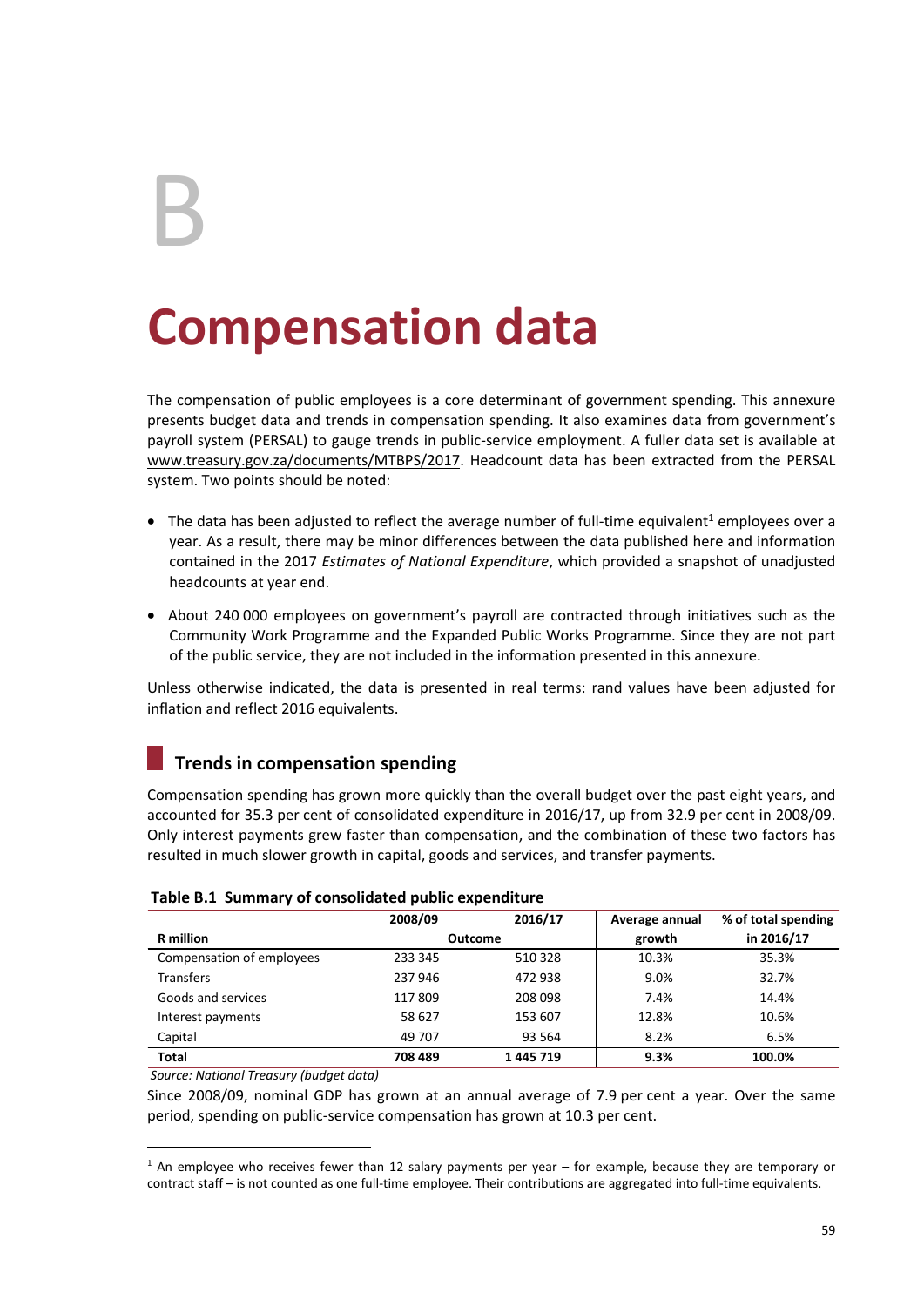

**Figure B.1 Growth in nominal GDP and compensation spending** 

*Source: National Treasury (budget data)* 

Between 2008/09 and 2016/17, compensation spending increased by about 37 per cent in real terms, or 4.1 per cent a year. About a quarter of the increase resulted from expanded employment, with the remaining three-quarters due to higher remuneration.

In South Africa's constrained fiscal environment, rising compensation budgets increasingly crowd out other expenditure, including the complementary inputs required for public servants to execute their functions effectively. In labour-intensive national departments – such as defence, justice and the police – compensation absorbs a rising share of budget allocations. In provinces, compensation pressures are particularly high in the health sector. In Limpopo, for example, compensation accounts for 71 per cent of the health budget, up from 58.9 per cent in 2008/09.

|                                       | 2008/09    | 2016/17    |
|---------------------------------------|------------|------------|
| Department/Sector                     | % of Total | % of Total |
| National labour intensive departments | 57.7%      | 67.7%      |
| <b>Correctional services</b>          | 63.0%      | 66.9%      |
| Defence                               | 38.2%      | 57.3%      |
| Justice                               | 54.1%      | 55.9%      |
| Police                                | 70.0%      | 76.6%      |
| <b>Provincial health departments</b>  | 57.0%      | 63.2%      |
| Eastern Cape                          | 58.0%      | 65.6%      |
| <b>Free State</b>                     | 64.7%      | 64.1%      |
| Gauteng                               | 52.0%      | 62.2%      |
| KwaZulu-Natal                         | 58.9%      | 63.1%      |
| Limpopo                               | 58.9%      | 71.0%      |
| Mpumalanga                            | 58.5%      | 63.2%      |
| North West                            | 56.6%      | 62.0%      |
| Northern Cape                         | 51.1%      | 53.1%      |
| <b>Western Cape</b>                   | 56.3%      | 58.9%      |
| <b>Total consolidated expenditure</b> | 32.4%      | 35.3%      |

**Table B.2 Compensation spending as a share of total expenditure**

*Source: National Treasury (budget data)*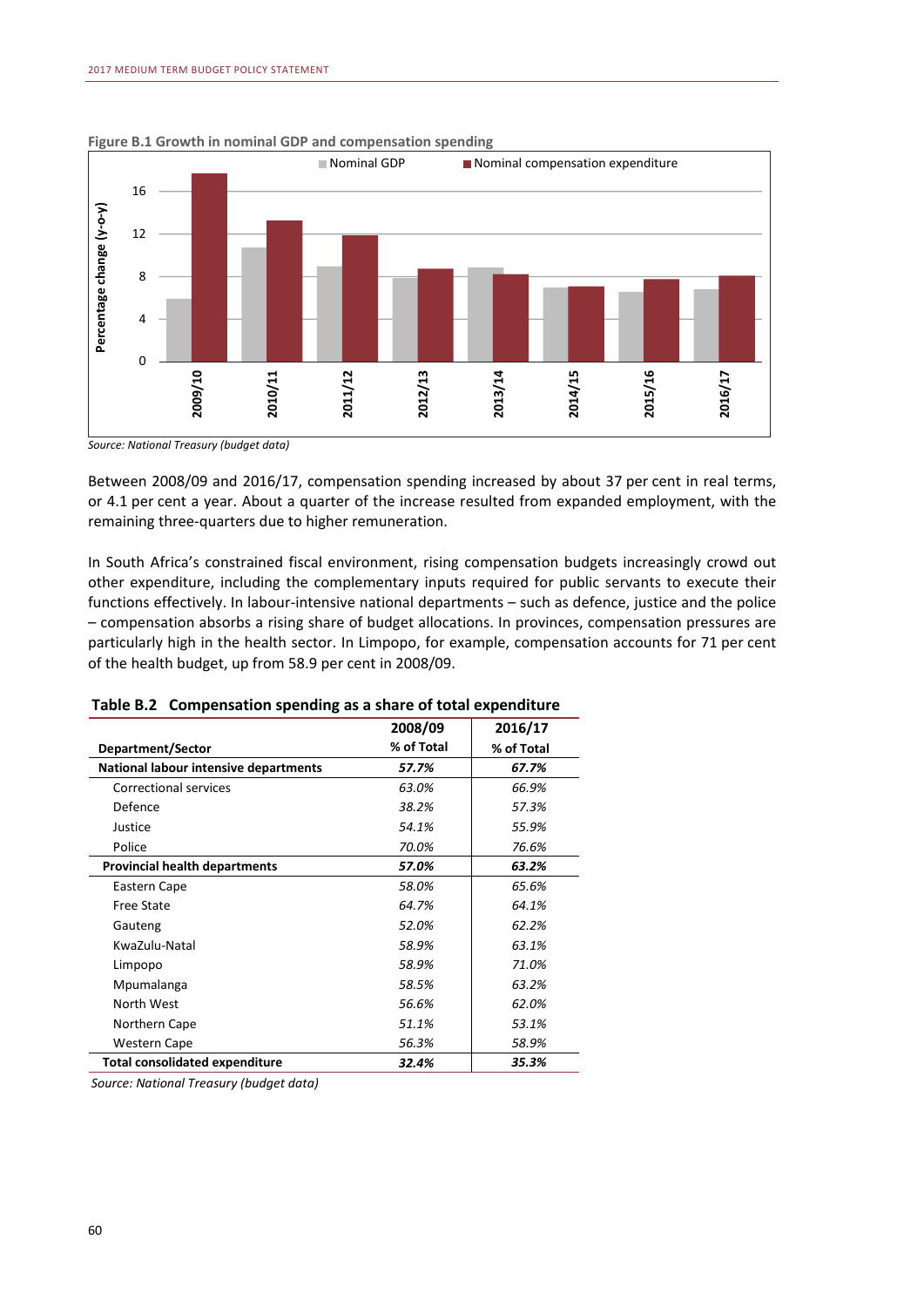## **Public-service employment trends**

Between 2001/02 and 2011/12, public-service employment grew rapidly. Employment in public health increased from 216 000 to 318 000. Employment in criminal justice – including police, correctional services and justice – grew to 261 000 from 181 000. Employment in public education increased from 419 000 to 494 000.

The rate of expansion slowed after 2011/12. Measured by full-time equivalents, personnel numbers peaked at 1.33 million in 2012/13 and have fallen by about 22 000 since then. In health, education and criminal justice, employment levels have declined marginally in recent years. This decline reflects the implicit trade-off between headcount and salaries. While the number of employees stagnated, real remuneration per employee continued to rise after 2011/12, driving up overall spending on compensation.



There are considerable variations within the aggregate trends. As a result, the data should be interpreted with care. Reaching accurate conclusions about the composition of employment in a given sector requires detailed attention to its specific dynamics. For example, while the total number of South African Police Service (SAPS) employees rose from just over 170 000 in 2008/09 to 190 000 in 2016/17, much of this increase resulted from recruitment of civilian employees. This might be viewed as crowding out frontline staff with administrative employees. But civilian personnel cost the SAPS less to perform tasks that would otherwise occupy the time of uniformed officers, freeing the latter to fight crime. The number of police officers has remained broadly stable at about 150 000.

Table B.3 shows trends in employment and remuneration in the largest occupation-specific dispensation (OSD) groups in the public service. Employment of teachers has not increased since 2009/10, but the nursing provision has continued to grow. On average, remuneration of these two groups has outpaced inflation by more than 2 percentage points over the past seven years.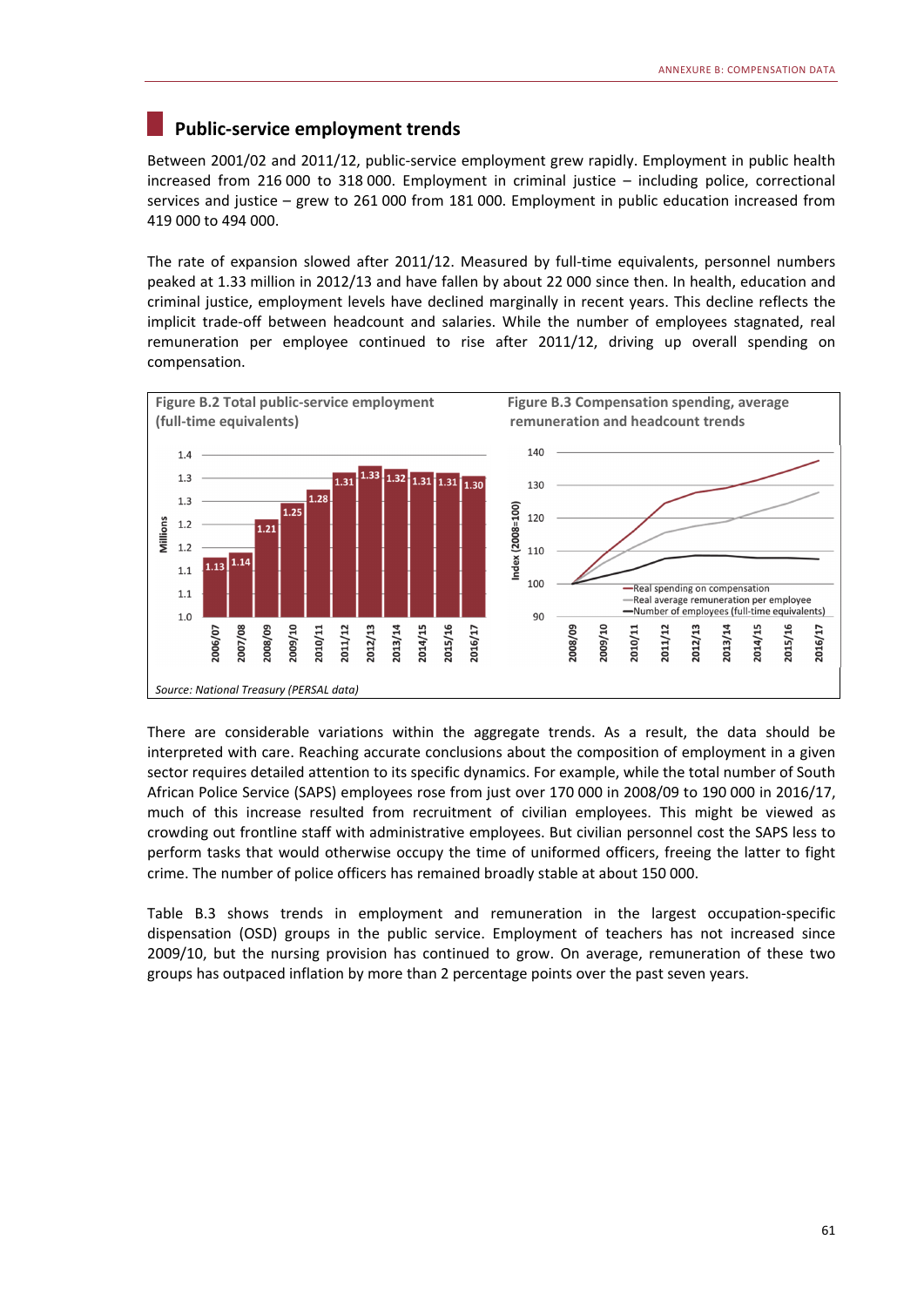| OSD group                     | 2009/10 | 2016/17 | Average annual<br>growth |
|-------------------------------|---------|---------|--------------------------|
| <b>Teachers</b>               |         |         |                          |
| Employment                    | 404 733 | 404 281 | 0.0%                     |
| Average compensation          | 317028  | 374 450 | 2.4%                     |
| <b>Nurses</b>                 |         |         |                          |
| Employment                    | 115813  | 141 686 | 2.9%                     |
| Average compensation          | 287866  | 332 524 | 2.1%                     |
| <b>Police and corrections</b> |         |         |                          |
| Employment                    | 173 965 | 179 732 | 0.5%                     |
| Average compensation          | 279 558 | 325 524 | 2.2%                     |

## Table B.3 Employment<sup>1</sup> and remuneration<sup>2</sup> in major OSD groups

*1. Full-time equivalents*

*2. Real 2016 rand*

*Source: National Treasury (PERSAL data)*

Table B.4 disaggregates the changes in employment by salary level for all employees on the payroll. Although there has been significant headcount growth at managerial levels (salary levels 13-16), the greatest share of growth has been in the ranks of those receiving OSDs. These are generally skilled professionals rather than managers. Absolute declines in employment at the lowest salary levels largely reflect progression and promotion of employees to higher levels, as discussed below.

| Salary level | Non-OSD |         | Average annual<br>growth |         | <b>OSD</b> |          |
|--------------|---------|---------|--------------------------|---------|------------|----------|
|              | 2008/09 | 2016/17 |                          | 2008/09 | 2016/17    |          |
| $01 - 04$    | 231 239 | 175 966 | $-3.4%$                  | 80 980  | 74 633     | $-1.0\%$ |
| $05 - 08$    | 143 584 | 207 340 | 4.7%                     | 529 514 | 566 549    | 0.8%     |
| $09 - 12$    | 36 434  | 39 3 65 | 1.0%                     | 132 018 | 170864     | 3.3%     |
| $13 - 16$    | 7021    | 9011    | 3.2%                     | 2 5 1 4 | 10778      | 20.0%    |
| <b>Total</b> | 418 278 | 431 682 | 0.4%                     | 745 026 | 822824     | 1.2%     |

#### **Table B.4 Employment by level (full-time equivalents)**

*Source: National Treasury (PERSAL data)*

## **Remuneration trends**

Employee salaries have increased by an average of 29 per cent since 2008/09. Average remuneration per employee has grown from about R260 000 a year (in 2016 rands) in 2008/09 to R335 000 a year in 2016/17. This rise in remuneration is the result of several factors:

- Above-inflation increases to basic salaries through annual cost-of-living adjustments.
- The introduction of OSDs, which led to a level shift in the remuneration and conditions of service of teachers, nurses, police officers and others.
- The introduction of a new salary grading system in 2009 for public servants not receiving an OSD.
- Promotions, salary progressions and other human resource policies leading to an upward drift in the distribution of personnel across pay scales.

Over the last decade, negotiated annual cost-of-living adjustments have exceeded Consumer Price Index (CPI) inflation by an average of 2 per cent. In some years, this resulted from agreements set well above the prevailing inflation rate. At other times, lower-than-anticipated inflation has boosted the value of adjustments based on projections. For example, in the current year public servants received a cost-of-living adjustment of 7.3 per cent, based on an inflation forecast of 6.3 per cent. Inflation has now been revised down to 5 per cent, implying an effective salary increase of CPI plus 2.3 per cent.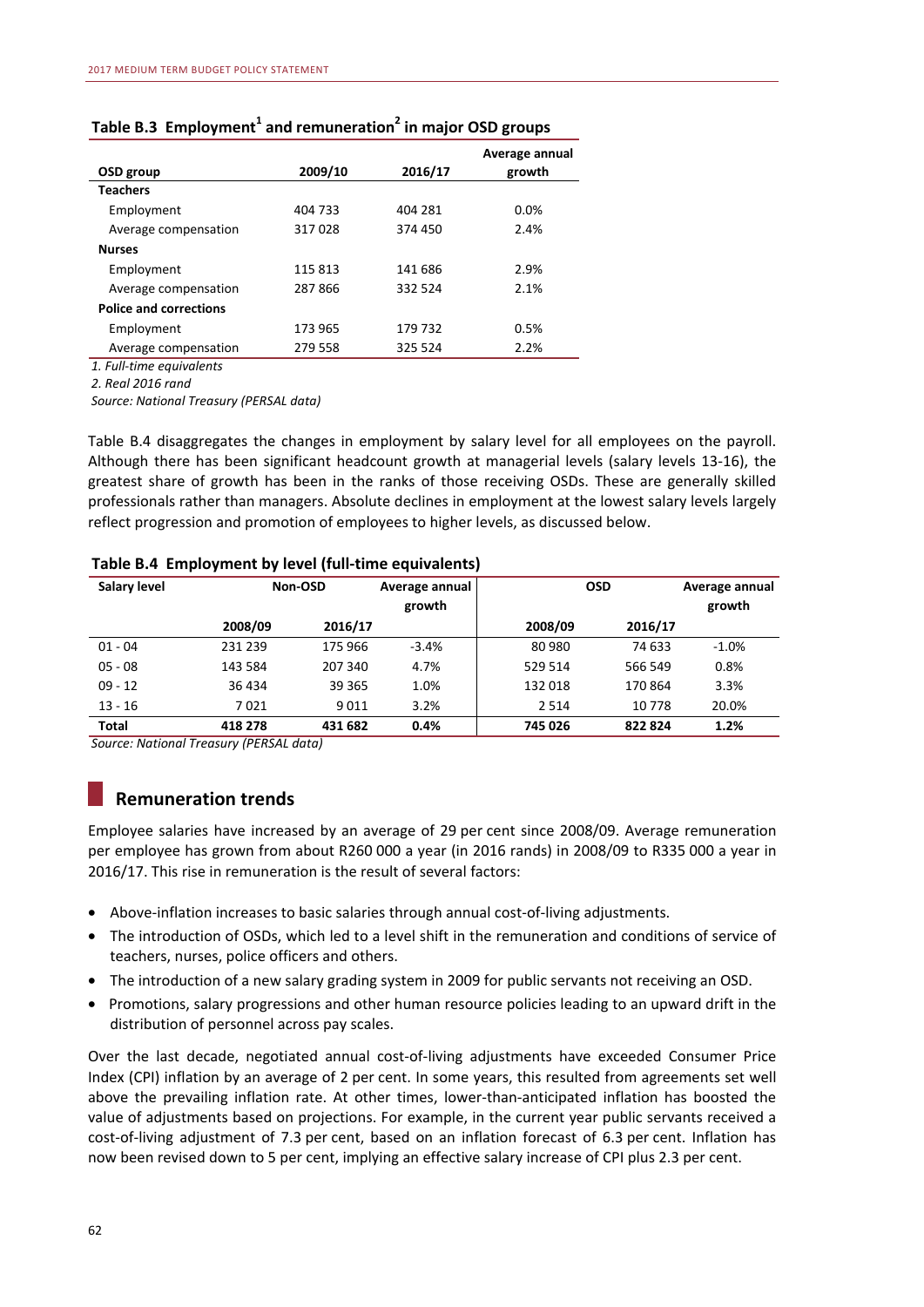

From 2008, when OSDs were introduced into the salary structure, they had a pronounced effect on average remuneration, as shown in Figure B.5. In general, non-OSD public servants earn significantly less than designated occupations. Teachers earn more than the other large OSD groups. Smaller OSD groups receiving higher salaries – such as doctors, lawyers and engineers – are not shown in the figure.

Other improvements in conditions of service boost average remuneration levels. These include a complex mix of negotiated benefits, allowances, overtime provisions and practices that make it difficult to provide a single statistic summing up the effect of bargaining outcomes on remuneration.

#### **Promotion, progression and other remuneration policies**

Other policies also increase average remuneration. These include:

- Notch progression, where employees move up the scale within their salary level.
- Promotions as vacancies arise, and the upgrading of personnel in line with revised job descriptions.
- Wholesale promotion of personnel from one salary level to another. In 2013/14, for example, all clerks were upgraded from level 1 - 4 to level 5, and from level 5 to 7.

While progression and promotions are intended as performance-linked incentives, in many sectors they have become automatic. As a result, most public servants receive an automatic cost-of-living adjustment and an increase from salary-scale progression. On average, promotions and notch progressions increase government's wage bill by 1.5 per cent each year.

Figure B.6 shows that between 2008/09 and 2016/17, the proportion of public servants in the lowest four salary levels fell from 26.8 per cent to 20 per cent, while the proportion of staff distributed across levels five to seven rose from 43.8 per cent to 50.8 per cent. This upward drift in the distribution of employees raises average remuneration significantly over time.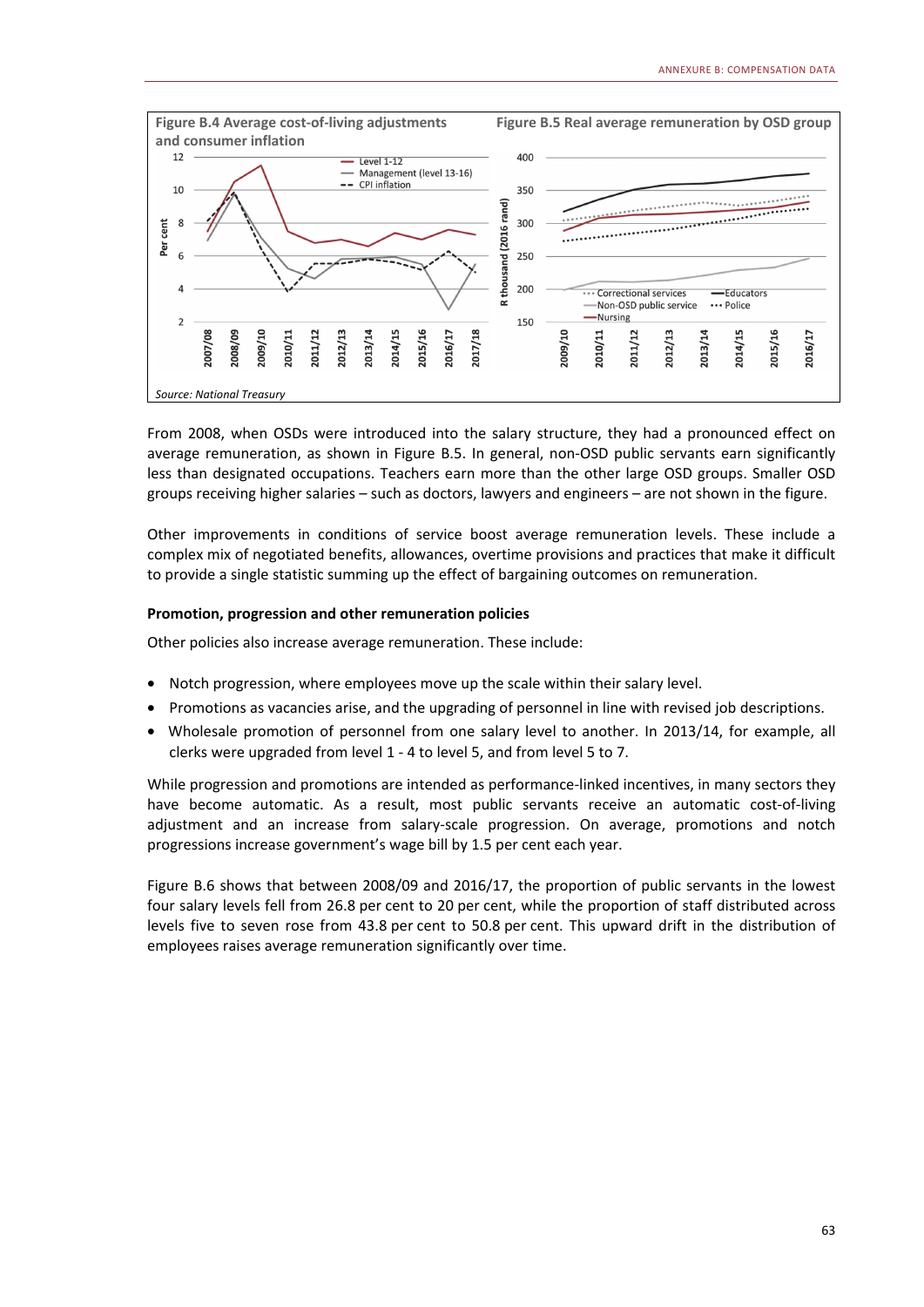

#### **Figure B.6 Distribution of public-service personnel across salary levels**

## **Level and distribution of remuneration**

Table B.5 shows that wage growth has been somewhat faster at lower salary levels than at higher ones. Average real remuneration has declined for personnel in level 16 of the pay scale.

| Level     | 2008/09    | 2016/17    | Average annual |
|-----------|------------|------------|----------------|
|           |            |            | growth         |
| $01 - 04$ | R119456    | R159 573   | 3.7%           |
| $05 - 08$ | R258070    | R308 187   | 2.2%           |
| $09 - 12$ | R480 949   | R576 294   | 2.3%           |
| $13 - 16$ | R1 092 923 | R1 232 642 | 1.5%           |
| Average   | R259 966   | R337 971   | 3.3%           |
|           |            |            |                |

#### **Table B.5 Average remuneration by level (Real 2016 rand)**

*Source: National Treasury (PERSAL data)*

This reflects two factors. First, cost-of-living adjustments and other improvements in remuneration have been targeted to benefit lower-income earners. Second, allowances set in nominal terms – such as housing allowances and employer medical contributions – constitute a larger share of the remuneration of lower-income employees, who receive larger proportional gains when such allowances are improved.

The combination of salary adjustments, improved benefits and upward progression has resulted in a large increase and equalisation in remuneration levels in the public service over the past decade. In 2016/17, nearly 461 000 public servants (37 per cent of the total) earned more than R20 000 per month, up from 17 per cent, or 199 000, in 2008/09. Just 17 percent earned less than R10 000 per month in 2016/17, compared with more than 35 per cent of public servants in 2008/09.

Figure B.8 – based on data from South African Revenue Service tax filings – shows that public servants tend to receive higher remuneration than taxpayers in general at every point of the distribution up to the 90<sup>th</sup> percentile. While the income of the median taxpayer in 2014 was just under R100 000, the income of the median public servant was over R260 000. Only at the highest income levels do public servants earn less than the average taxpayer. Taxpayers in the 95th percentile earned about R682 000 compared with R563 000 earned by public servants in that percentile.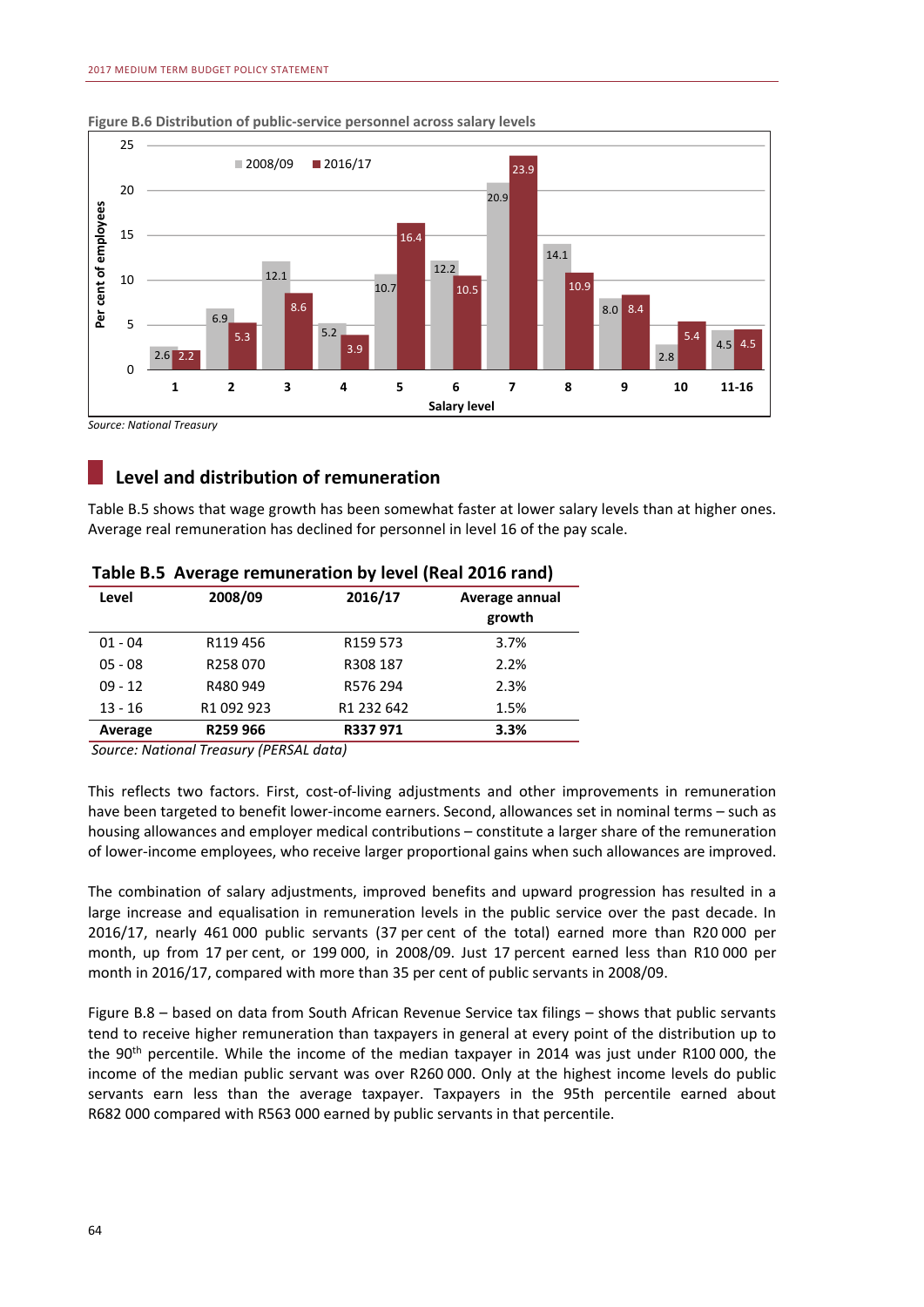

The income of public servants is more equally distributed than is the case for income-earners as a whole. The highest-paid 1 per cent of public servants receive an income 23 times that of the lowestpaid 1 per cent. By comparison, the income of the top 1 per cent of all taxpayers is 633 times more than the lowest 1 per cent.